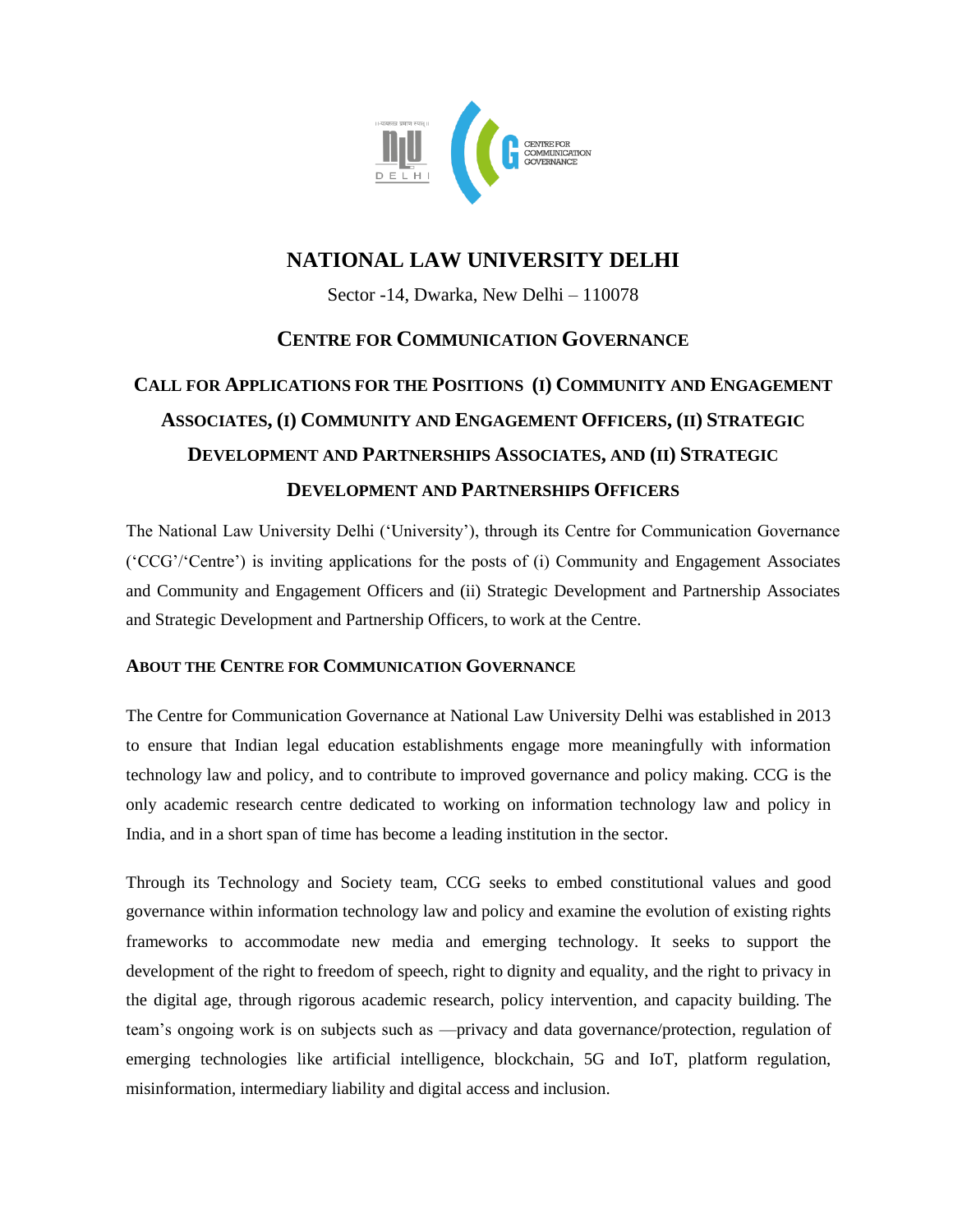This complements the work of the Technology and National Security team at CCG that focuses on issues that arise at the intersection of technology and national security law, including cyber security, information warfare, and the interplay of international legal norms with domestic regulation. The team's work aims to build a better understanding of national security issues in a manner that identifies legal and policy solutions that balance the legitimate security interests and national security choices with constitutional rights and the rule of law, in the context of technology law and policy. The team undertakes analysis of international law as well as domestic laws and policies that have implications for national security. Our goal is to develop detail-oriented, principled and pragmatic recommendations for policy makers on national security issues faced by India, with an emphasis on cyber security and cyber conflict.

The work at CCG is designed to build competence and raise the quality of discourse in research and policy around issues concerning constitutional rights and rule of law in the digital age, cybersecurity and global internet governance. The academic research and policy output is intended to catalyse effective research-led policy making and informed public debate around issues in technology, internet governance and information technology law and policy.

### **ROLE**

CCG is a young, continuously evolving organisation and the members of the Centre are expected to be active participants in building a collaborative, merit-led institution and a lasting community of highly motivated young professionals. If selected, you will contribute to the institution's growth and development by playing a key role in advancing our community engagement / strategic development and partnerships. You will be part of a dynamic team of young researchers, policy analysts and lawyers. Please note that our interview panel has the discretion to determine which role would be most suitable for each applicant based on their qualifications and experience.

- We are inviting applications for the following roles-
- (i) Community and Engagement Associates (2 position)
- (ii) Community and Engagement Officers (2 position)
- (iii) Strategic Development and Partnership Associates (2 position)
- (iv) Strategic Development and Partnership Officers (2 position)

#### **i. Community and Engagement Associates and Community and Engagement Officers**

Some of the key roles and responsibilities of the Community & Engagement Associates and Community & Engagement Officers may include: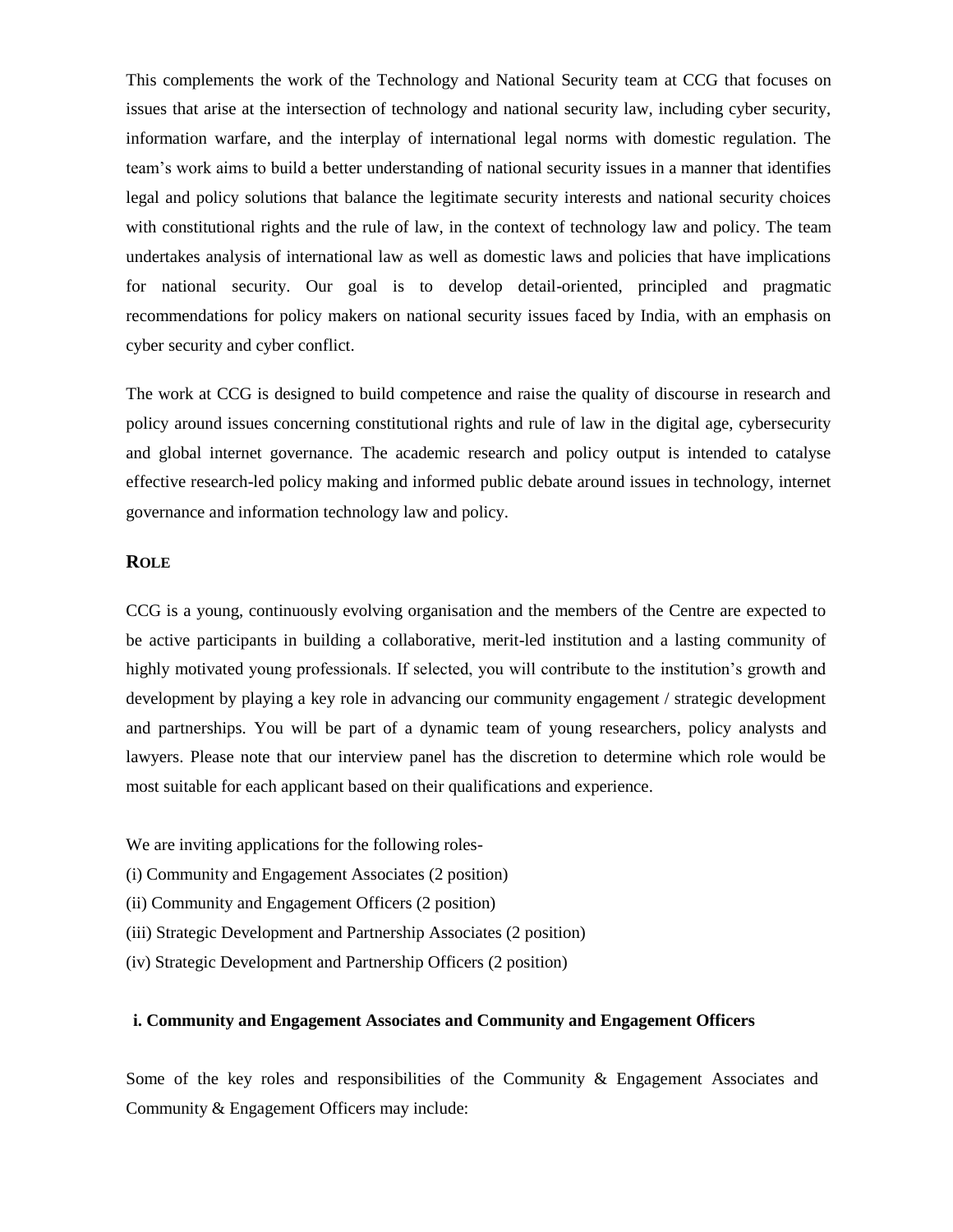- Developing and supporting the team in community and engagement strategy. The candidate will have to work both independently and collaboratively with the team leadership, researchers and various other members of the team.
- Building engagement with key stakeholders and community members of the Digital Society ecosystem at the domestic and international level.
- Conceptualising and implementing events, workshops, roundtables, etc. to engage with stakeholders in the ecosystem.
- Creating relevant content in the form of posters, social media posts, and other allied material for the various events conducted by CCG.
- Strategising and creating visual and written content for newsletters, email communications and other modes of engagement.
- Strategising and creating internal and external communication material including relevant posts, images and posters, and other allied content for social media dissemination, including Twitter, Instagram, LinkedIn, and Facebook.
- Strategising and creating visual representations, infographics and other graphical representations to make research and analysis available in an accessible manner.
- Managing social media accounts and maintaining a social media calendar and database of disseminated content. Working with social media on campaigns using tools like hootsuite, oneup, etc., and oversight and management of websites and blogs.
- Editorial design and layout for reports, presentations, and other written outputs.
- Aiding in conceptualising, recording and editing audio, podcasts, and/or video material.
- Engaging with CCG's media networks and other key stakeholders.
- Identifying opportunities for media engagement for the dissemination of CCG's work.
- Maintaining records of media and social media coverage and collecting data for analytics and metrics.
- Strategising, editing, developing, managing and implementing content for the CCG website, CCG Blog, etc.

This is an indicative list of some of the responsibilities the person will be involved in and is not inclusive of all activities one might be engaged with. We welcome applicants with an interest in any of the areas that CCG broadly works in to apply.

# ii. **Strategic Development and Partnership Associates and Strategic Development and Partnership Officers**

Some of the key roles and responsibilities of the Strategic Development and Partnership Associates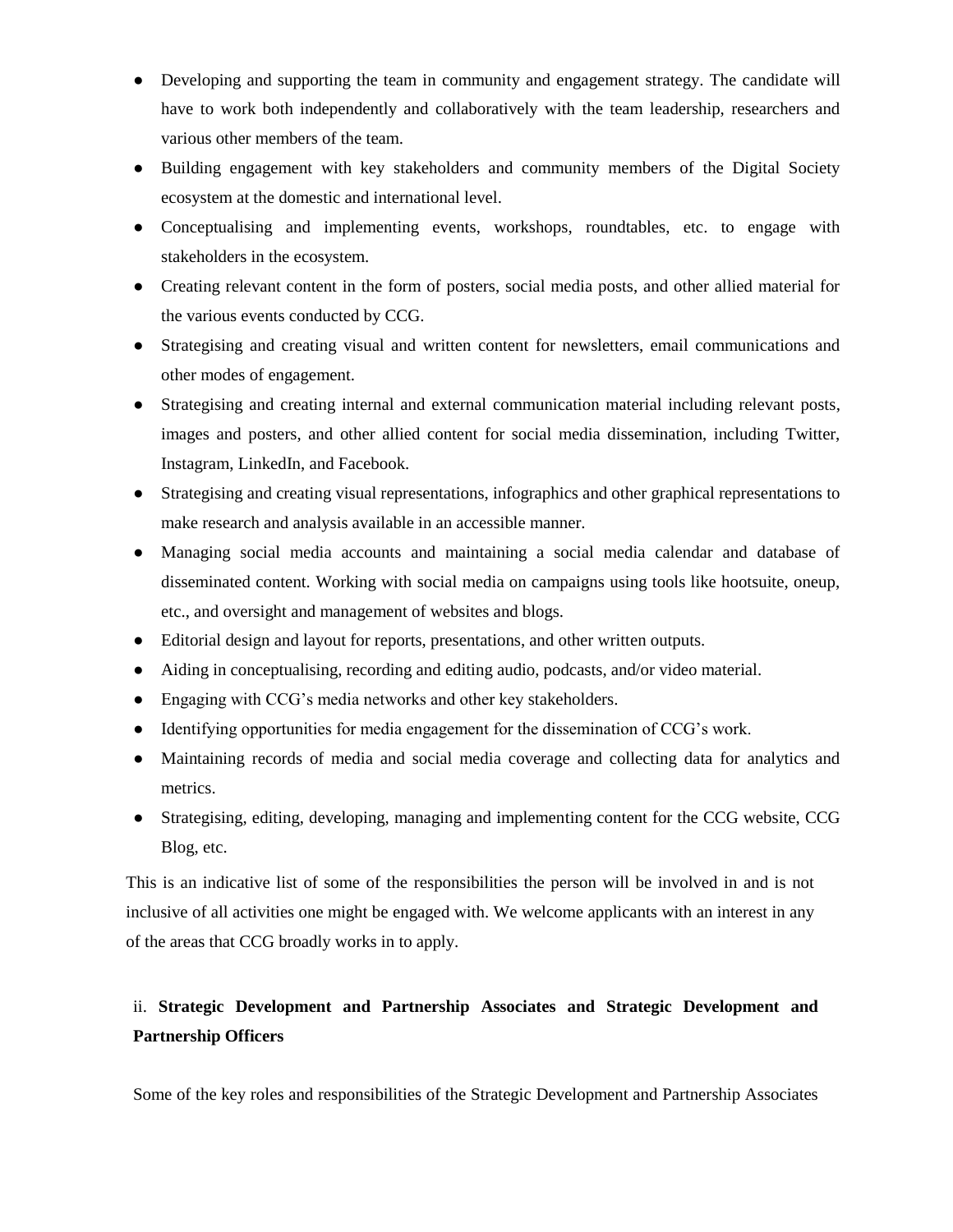and Strategic Development and Partnership Officers may include:

- Identifying potential funders and partners (domestic and international) to develop CCG's work and engaging with them.
- Developing funding opportunities and networks for CCG programs and research.
- Drafting grant proposals, presentations and applications in coordination with CCG leadership and researchers and spearheading all phases of the grant process (pre-award, award and post-award phase).
- Ensuring timely funder reporting, project completion reports, and preparation of project narratives.
- Proactively managing, building and developing new and existing partnerships (domestic and international) portfolios in consultation with senior leadership at CCG.
- Building engagement with key stakeholders and community members of the Digital Society ecosystem at the domestic and international level across academia, media, civil society, industry, regulatory bodies, other experts, members of parliament, senior government officers, judges, senior lawyers, scholars, and journalists. We are looking for someone who is very constructive and is not only able to help our community get the most out of CCG's work but is also able to connect people with each other, playing an enabling, generative role that encourages and supports the ecosystem.
- Identifying opportunities for CCG to present and highlight its programs and research and working towards applying for and implementing these opportunities.
- Making use of effective programme/project management tools within the team (leadership, research, admin and community and engagement) to ensure strategic development of CCG's goals.
- Identifying opportunities for capacity building for the CCG team and organising and implementing relevant activities.
- Conceptualising and implementing events, workshops, roundtables, etc. to engage with stakeholders in the ecosystem.
- Strategising, developing, co-ordinating, organising and implementing events, fellowships, moots and courses such as Summer School, Courses (Certificate Course, etc.), Workshops, DIGITAL Fellowship, Oxford Price Media South Asia Rounds, and Capacity Building events.
- Strategising, editing, developing, managing and implementing content for the CCG website, CCG Blog, etc.
- Strategising and supporting the development of engagement and outreach modes such as social media, podcasts, newsletters, events, meetings, etc.
- Developing and supporting the team in a community and engagement strategy.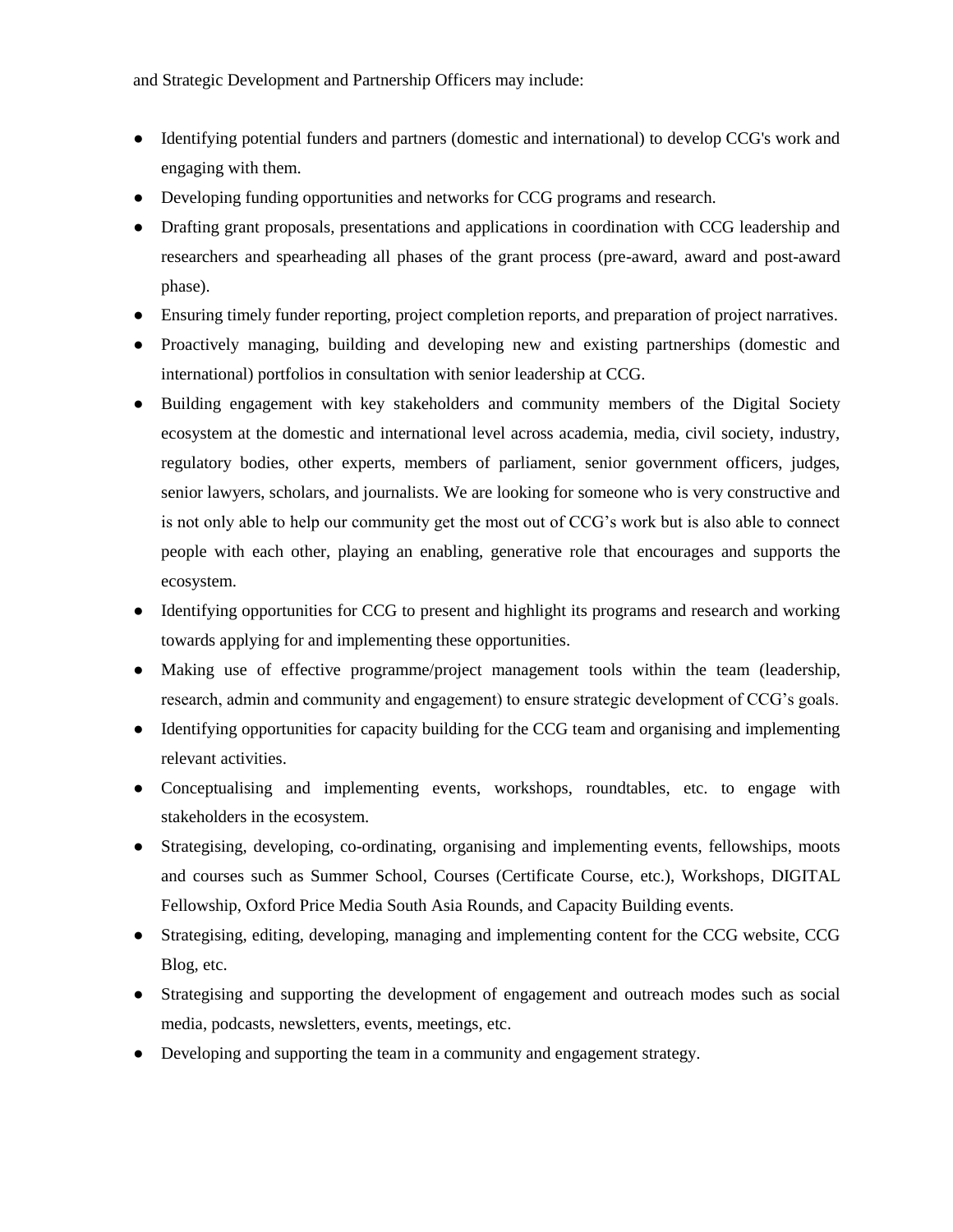- Engaging with CCG's media networks and other key stakeholders and identifying opportunities for media engagement for the dissemination of CCG's work.
- Maintaining records of media coverage and collecting data for analytics and metrics.
- Developing and implementing CCG's DEI initiatives and programs.

This is an indicative list of some of the responsibilities the person will be involved in and is not inclusive of all activities one might be engaged with. We welcome applicants with an interest in any of the areas that CCG broadly works in to apply.

### **QUALIFICATIONS FOR THE ROLES**

- The Centre welcomes applications from candidates with degrees in design, media and communication, law, public policy, development studies, BBA, journalism, english and social sciences or other relevant/applicable fields.
- For the Associate role, preference may be given to candidates with an advanced degree in related fields or 2+ years of PQE and previous experience of working on related issues.
- For the Officer role, preference may be given to candidates with an advanced degree in related fields or 4+ years of PQE and previous experience of working on related issues.
- Candidates must have a demonstrable capacity for high-quality, independent work.
- Strong communication, digital and writing/presentation skills are important.
- Interest and previous experience in information technology law and policy is preferred.
- A Master's degree from a highly regarded programme might count towards work experience.

However, the length of your resume is less important than the other qualities we are looking for. As a young, rapidly-expanding organisation, CCG anticipates that all members of the Centre will have to manage large burdens of substantive as well as institutional work. We are looking for highly motivated candidates with a deep commitment to building policies that support and enable constitutional values and democratic discourse. We are looking for people who see good research and policy designs as a way to build a better and more equitable world. At CCG, we aim high, and we demand a lot from each other in the workplace.

We look for individuals with work-style traits that include the ability to work both collaboratively and independently in a fast-paced environment, while being empathetic towards colleagues. We aim to create high-quality research outputs. It is therefore vital that you be a good team player, as well as be kind and respectful to colleagues. At the same time, you should also be self-motivated, proactive, creative as well as be capable of independently driving your work when required. We like to maintain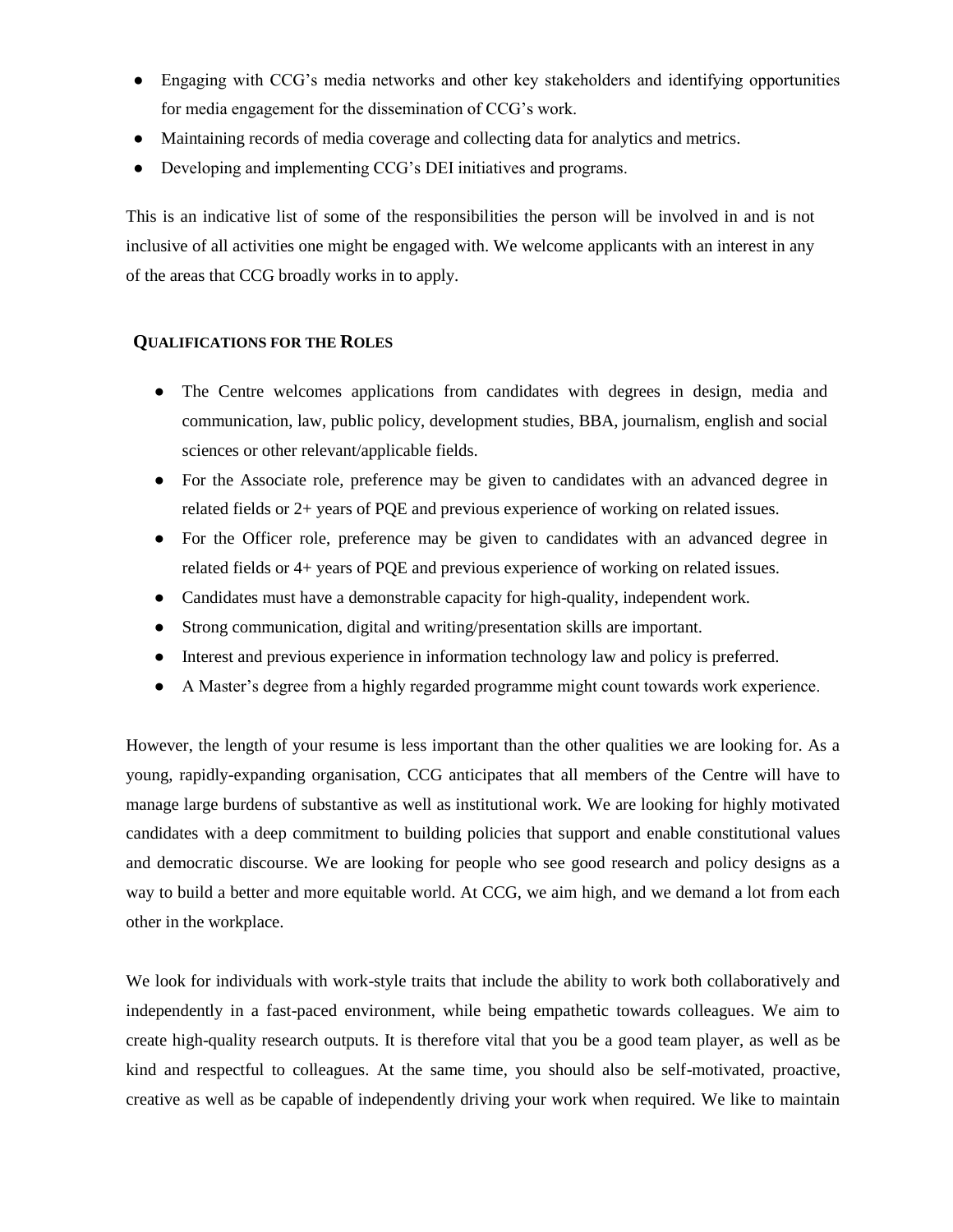the highest ethical standards in our work and workplace, and look for people who manage all of this while being as kind and generous as possible to colleagues, collaborators and everyone else within our networks. A sense of humour will be most welcome. Even if you do not necessarily fit the requirements outlined but bring to us the other qualities we look for, we will be glad to hear from you.

### **REMUNERATION AND LOCATION**

The remuneration will be competitive, and will be commensurate with qualifications and experience. Where the candidate demonstrates exceptional competence in the opinion of the selection panel, there is a possibility for greater remuneration. These are full time positions based out of Delhi.

### **APPLICATION PROCESS**

Interested candidates may fill the application form provided by 05:00 pm IST (Extended Deadline) on **June 24,** 2022. Please note that applications will only be accepted via the Google Form. In case of any doubts please contact us at  $ccg@n$ ludelhi.ac.in with the subject line "Application for Community and Engagement/Strategic Development and Partnerships‖. We encourage applicants to apply at the earliest.

A complete application form will require the following:

- A signed and completed Application Form, available [here.](https://docs.google.com/forms/d/e/1FAIpQLSc_aA6YcqXr1oik_RSwl-N_jPTgb7aAfAv3w9NKinN9veT6aQ/viewform?usp=sf_link)
- The form requires a Statement of Motivation which applicants have to answer in a maximum of 800 words. The Statement of Motivation should ideally engage with the following aspects:
	- (i) Why do you wish to work with CCG?
	- (ii) **For those applying for the role of Community and Engagement Associate/Officer:**  What will be your likely contribution to our work? How would you develop CCG's community and engagement with stakeholders, the ecosystem and use CCG's work to add value to the public discourse?

**Or**

**For those applying for the role of Strategic Development and Partnership Associate/Officer:** What will be your likely contribution to our work? How would you undertake strategic development of CCG's work, fundraising for CCG's research and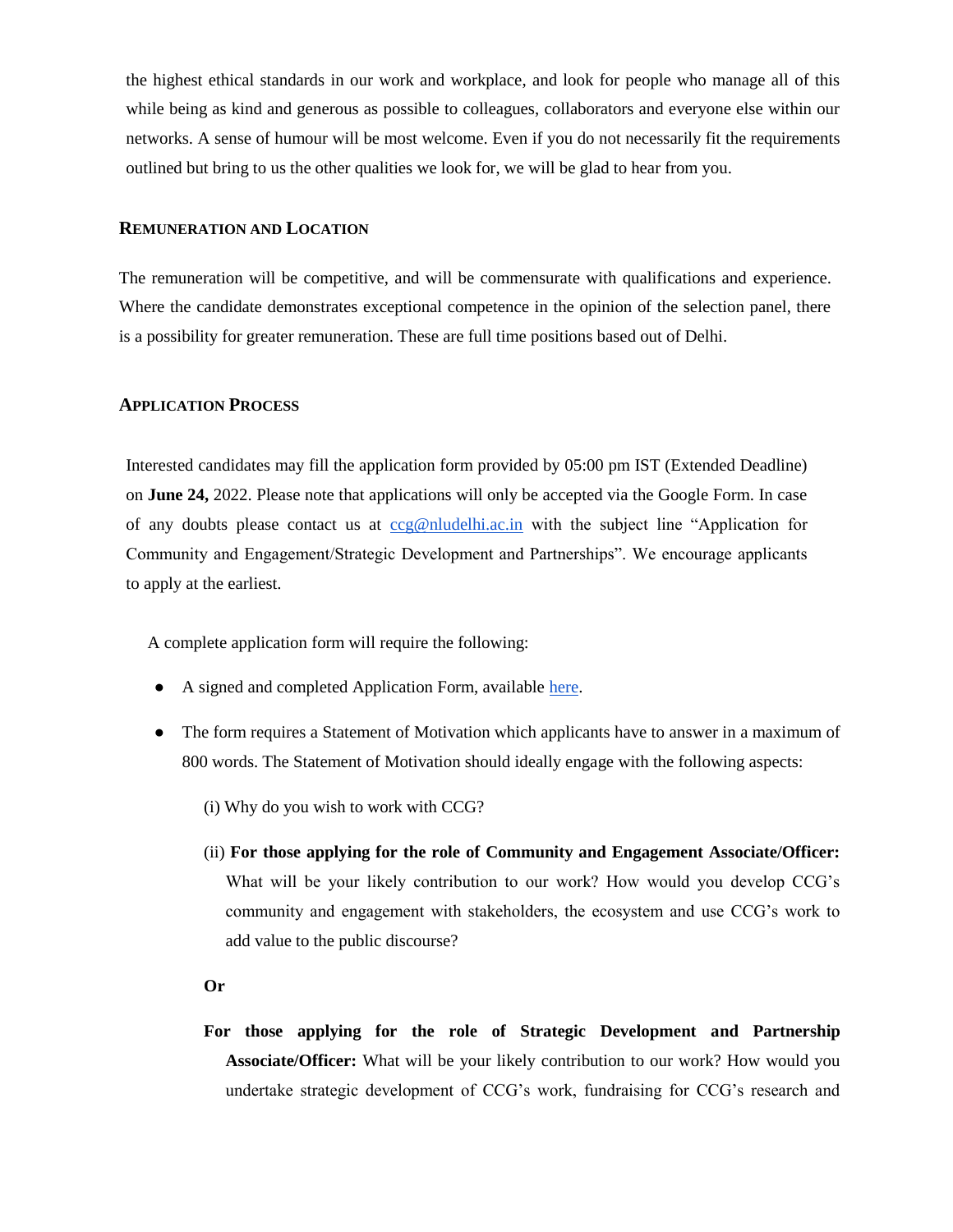programs and build partnerships?

(iii) What past experiences and skills optimally position you to do so?

(iv) How does working with CCG connect with your plans for the future?

- A sample or portfolio of your previous work or writing sample, as relevant. If the candidate does not have anything relevant this is an optional step. However, we encourage candidates to submit any relevant samples they may have of their work. If the 100 MB limit for the upload of the sample is insufficient, please upload an illustrative sample on the google form and the candidate can share a more detailed version of their sample at [ccg@nludelhi.ac.in](mailto:ccg@nludelhi.ac.in) with the subject line "Call for Strategic Communication and Engagement/ Development and Partnership Associates/Officers - Portfolio".
- Please combine the CV, sample of your previous work and statement of motivation in a single PDF file labelled as "Your name - CCG". The PDF should be uploaded on the link provided in the application form. The single PDF file should contain: (1) a Curriculum Vitae (maximum two pages) (2) a sample or portfolio of your previous work or writing sample as relevant, and (3) Statement of Motivation, to be uploaded in the application form.
- Applicants should note that they cannot save their work on the application form and return to it later, so they may find it advisable to prepare their Statement of Motivation and merge relevant documents into a PDF document beforehand.
- Names and contact details of two referees who can be contacted for an oral or a short written reference (to be filled in the form).

Since we require applicants to upload their CV and writing sample, accessing the form requires a Google (Gmail) login. For applicants not having a Google (Gmail) account, we encourage them to create an account, following the quick and simple steps [here.](https://accounts.google.com/signup/v2/webcreateaccount?flowName=GlifWebSignIn&flowEntry=SignUp)

## **NOTE**

- National Law University Delhi is an equal opportunity employer.
- National Law University Delhi reserves the right to conduct telephonic or video interviews. National Law University Delhi is unable to cover the costs of travel, accommodation, etc. for any interviews.